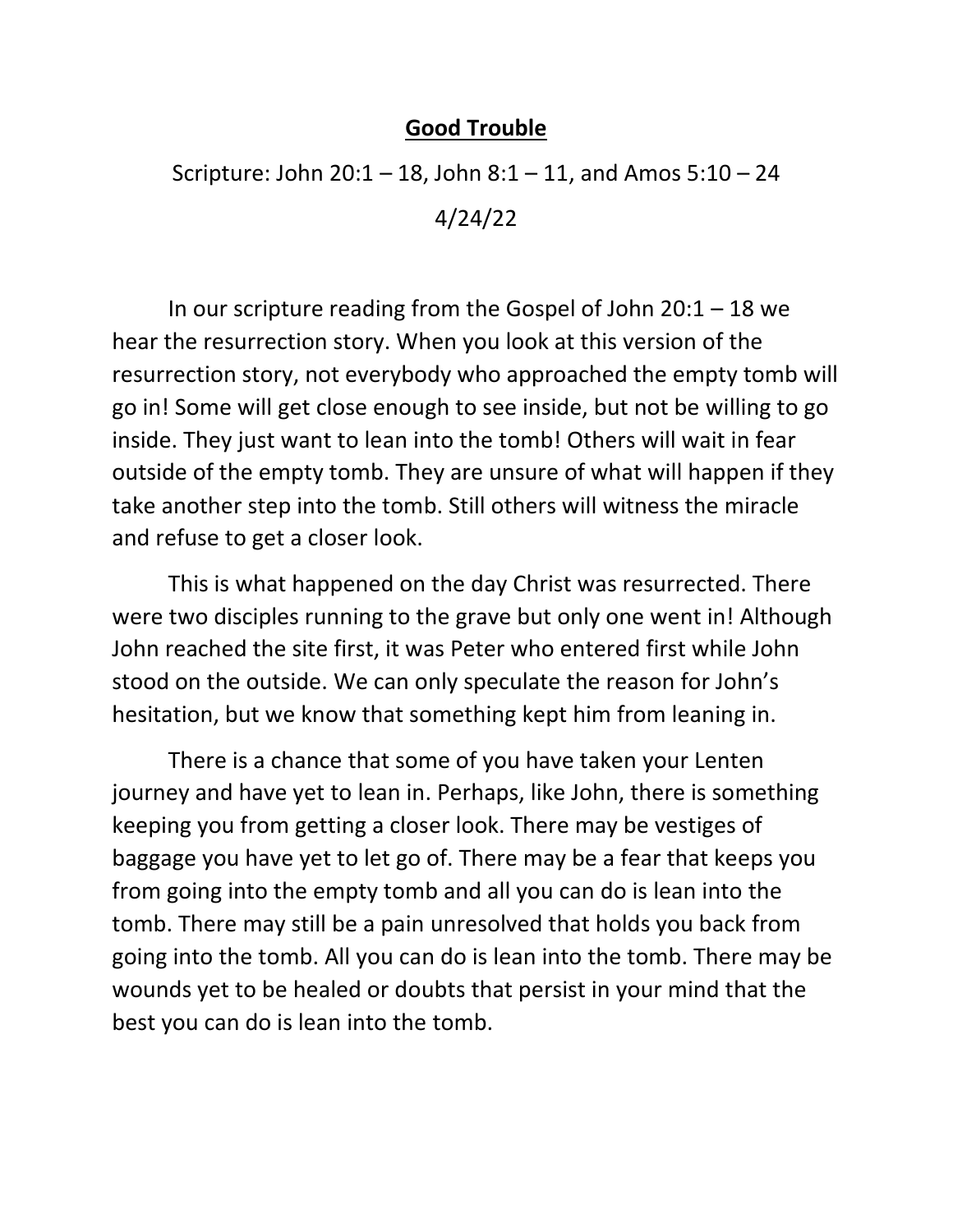You may not know what it is that is holding you back but if you are standing by the empty tomb, you still have hope. May you lean into the tomb!

We may not know what it is that is holding us back but if we are standing by the empty tomb, we still have hope. Let us lean into the tomb!

John may have resisted at first, but he remained long enough to make a new choice. After seeing Peter enter, John finally decided it was time to go into the tomb. At a certain point, John made the decision that leaning in was more important than holding on.

Oh, we may resisted at first, but we must make a new choice. We must finally decide that it is time to go into the tomb. At a certain point, we must make the decision that leaning in is more important than holding on.

There is nothing more important than experiencing Jesus! Nothing we hold compares to what we can have in Christ! When we lean in to witness the resurrection, we experience the power that now lives within us. If we wait outside, we could miss our hope and deny what God has invested in us.

So, let us take the leap! Let us make the choice and let us lean into the reality of the Risen Savior. Let us experience the gift of immeasurable grace!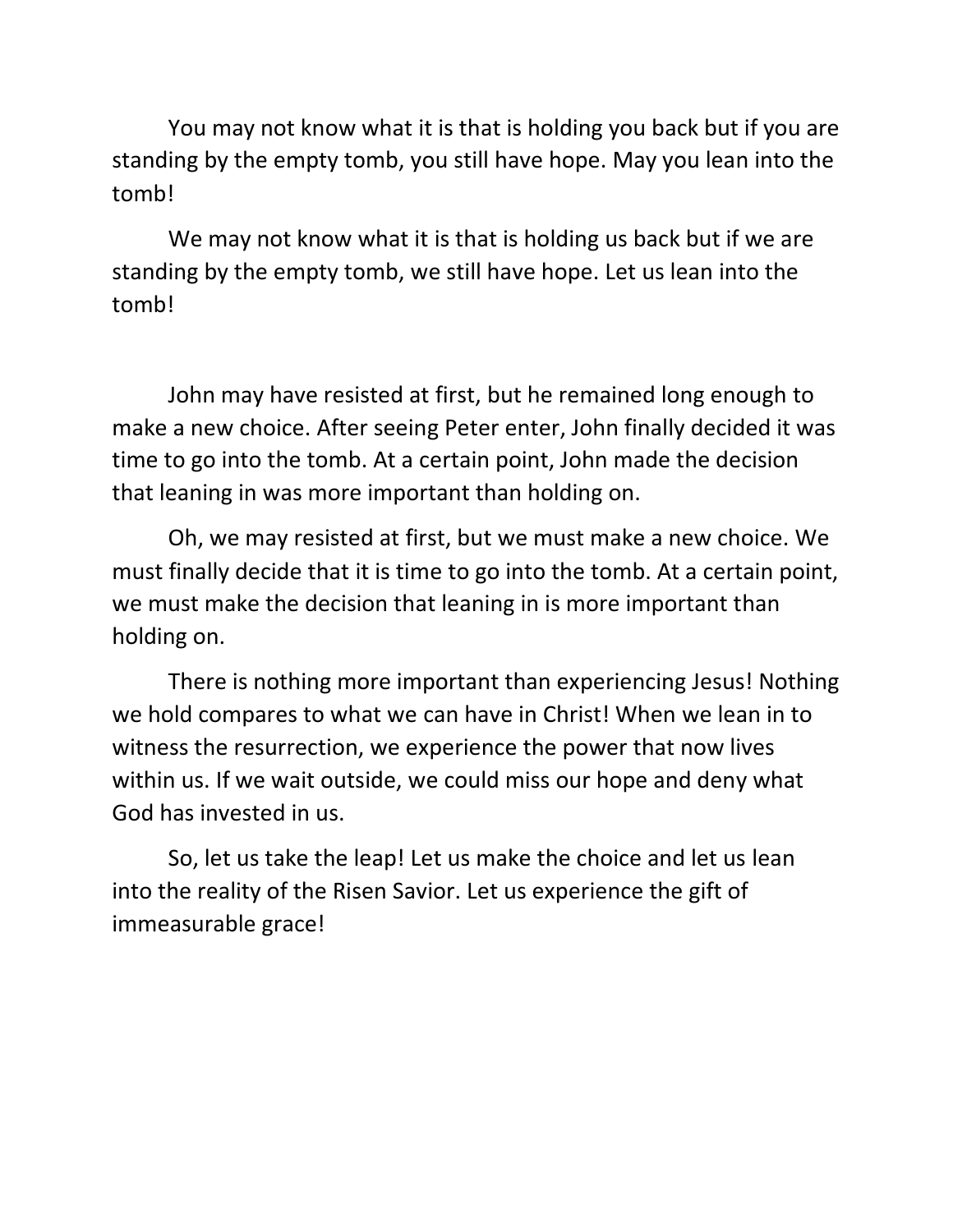Ok, Easter is over so what do we do next? What is next? How about we get into 'good trouble'!

As I child, I got into what I thought was 'good trouble'. My parents thought otherwise! As a teen, I just got into just - trouble. I do not remember it as 'good trouble'. I was a rebellious young boy who always seemed to get into trouble, not 'good trouble'. And as an adult, I got into trouble, I think it is 'good trouble'.

John Lewis, an American Congressman and civil rights leader who died in 2020 got into a lot of 'good trouble'. In 1965, John Lewis marched with Martin Luther King Jr. who got into a LOT of 'good trouble' himself to secure voting rights for black citizens. During the march, John Lewis suffered a cracked skull when hit by a baseball bat swung be a racist white man opposing the march. The baseball bat caused a scar on his head which he carried with him for the rest of his life.

John which often say this – When you see something that is not right, not just, and not fair; you have a moral obligation to say something and to do something. Never, ever, be afraid to make some noise and get in good trouble!

John Lewis learned early in his life that doing what was right was good trouble. John learned that being faithful to the truth is good trouble. John would speak to things that were not popular but just – good trouble. The other saying John Lewis would say in Congress was that we are better than this!

Jesus got into a lot of good trouble. When Jesus stopped the people from stoning a woman accused of adultery. He got into good trouble!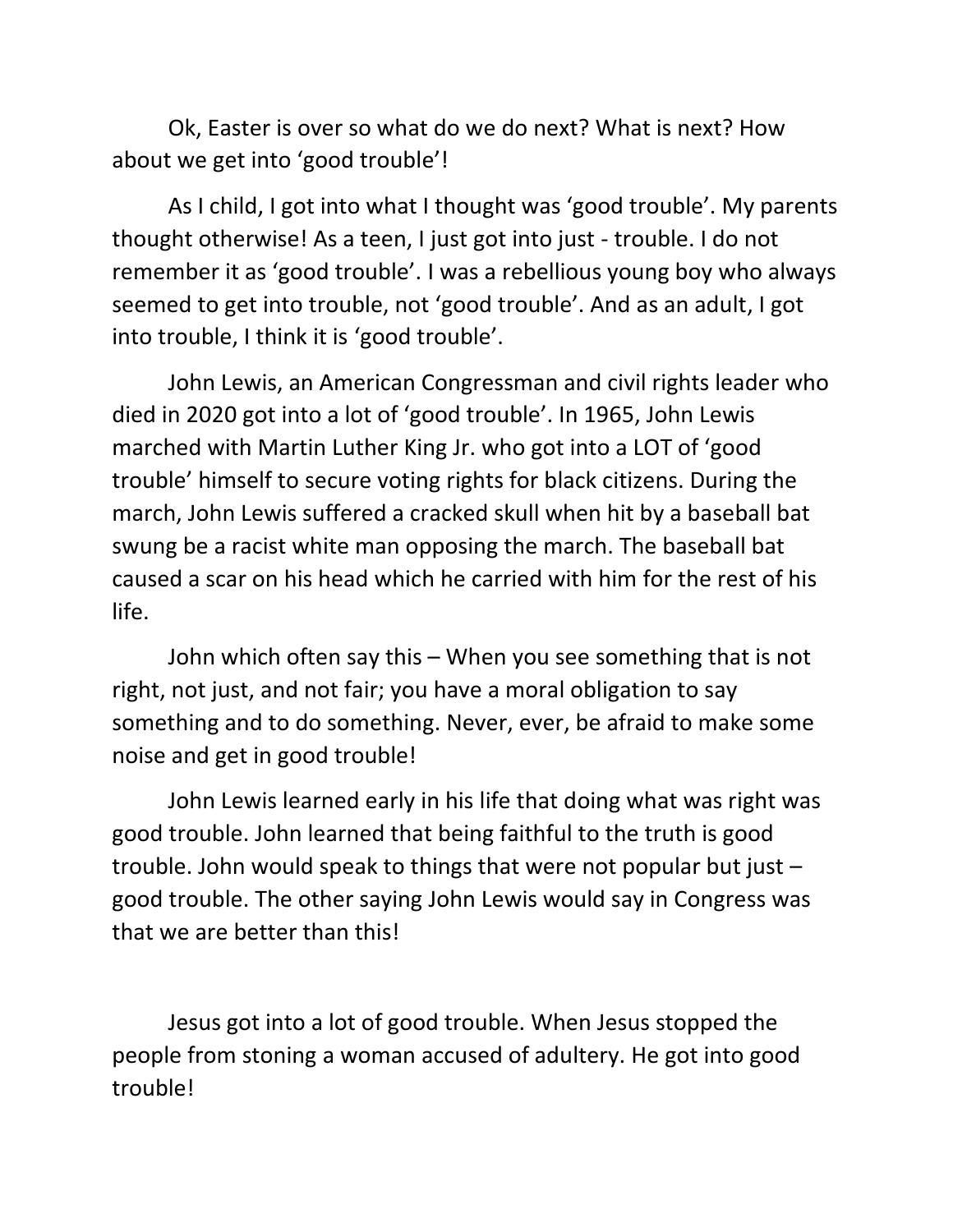The Scribes and Pharisees brought a woman to Jesus to test him. They tell Jesus she was just caught in the very act of adultery and the Law of Moses says she should be stoned. Jesus seems to be ignoring them when he bends down and writes with his finger in the ground. They keep questioning Jesus so Jesus stands straight up and challenges the accuser and the Scribes and the Pharisees by saying – *'Let the one who is without sin, cast the first stone at her!'* The accuser and Scribes and Pharisees depart realizing not one of them is without sin either. Jesus is left alone with the woman and he asked her if anyone has condemned her and she says no. Then Jesus says to her – *'I do not condemn you also, go and sin no more!'*

A faith in Jesus Christ calls us to get into good trouble! So have you gotten into good trouble?

We often shy away from making good trouble. We try to play it safe, no one wants trouble. We stay within our comfort zone, no one wants trouble. We keep quiet even when injustice is right in front of us. But we are called to get into good trouble. Let us seek to get into good trouble!

In our scripture reading from the prophet Amos, we hear about good trouble! Amos got into good trouble. Amos saw Israel committing sins and injustices and he could not keep quiet! Amos denounced how the powerful were oppressing the innocent and taking bribes and depriving the poor of justice in the courts while they were building stone mansions with lush vineyards. They were doing this rather than maintaining the safety and comforting those in need.

Amos named the evil. He got into good trouble. He got into necessary trouble.